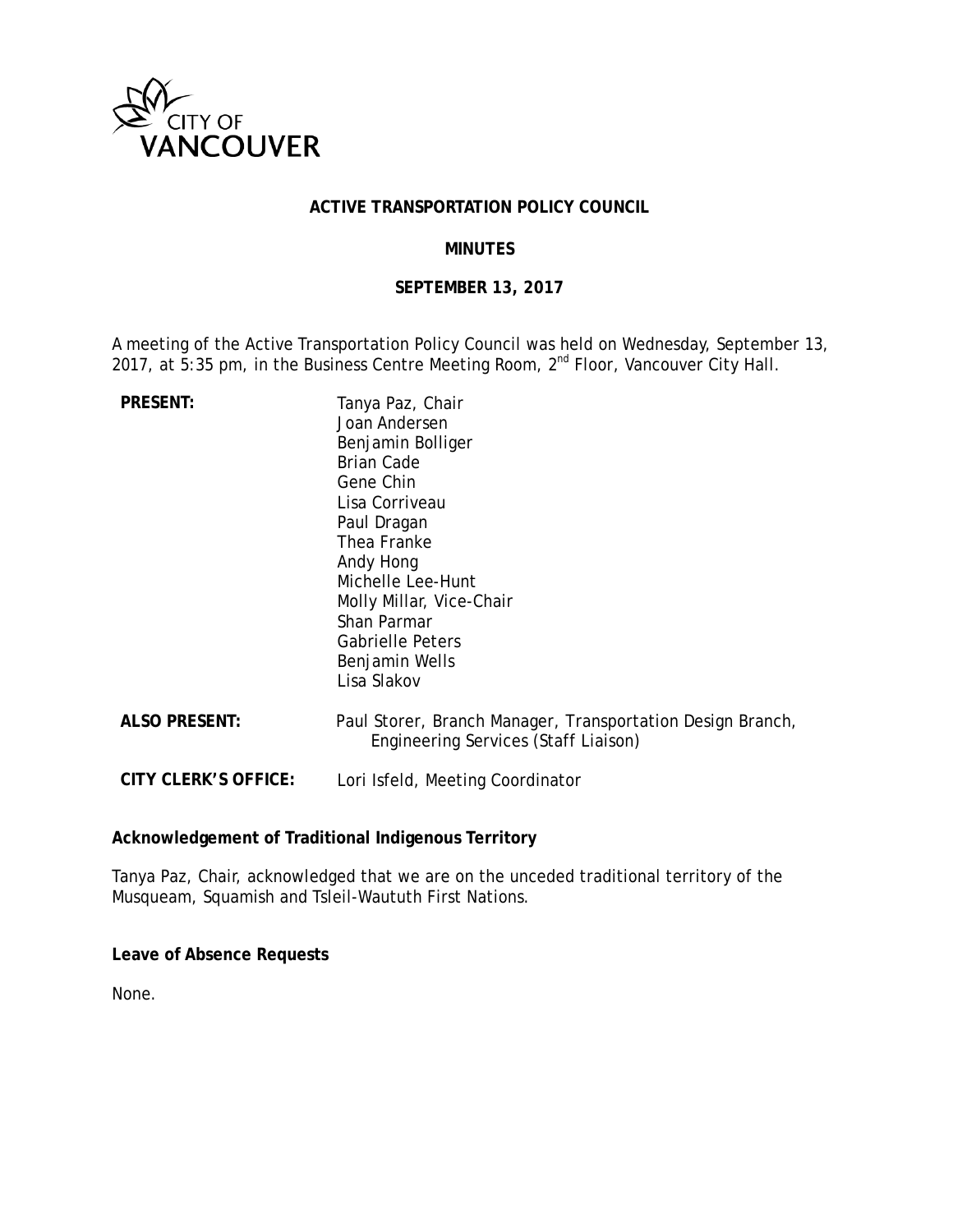### **Approval of Minutes**

MOVED by Lisa Corriveau SECONDED by Joan Andersen

> THAT the Active Transportation Policy Council approve the minutes of the meeting held on July 5, 2017.

CARRIED UNANIMOUSLY

### **1. Presentation - McLean/BC Hydro Bridge**

Mike Zipf, Senior Active Transportation Engineering Assistant, provided a presentation regarding the McLean/BC Hydro Bridge Project, and responded to questions. Discussion ensued and Committee members provided feedback and suggestions.

## **2. Chair and Subcommittee Updates**

### *(a) Chair Update*

Tanya Paz reported on current active transportation events and projects. She noted a motion for consideration regarding Northeast False Creek will be brought forward this fall.

*i. City Council and Staff Support Motion*

Following discussion, this matter was postponed to a future meeting.

*ii. Other Updates and Next Meeting Topics*

The Chair provided updates on current and upcoming active transportation matters, which was followed by discussion on active transportation and accessibility.

- *(b) Policy Subcommittee*
- *i. Motor Vehicle Act Review*

Molly Millar introduced a motion recommending a review of the Motor Vehicle Act. Following discussion, it was,

MOVED by Molly Millar SECONDED by Shan Parmar

#### WHEREAS

- 1. The BC Motor Vehicle Act (MVA) was originally passed in 1957, written with motorists in mind;
- 2. The number of motor vehicles on our roads has increase 1,400% since the writing of the MVA;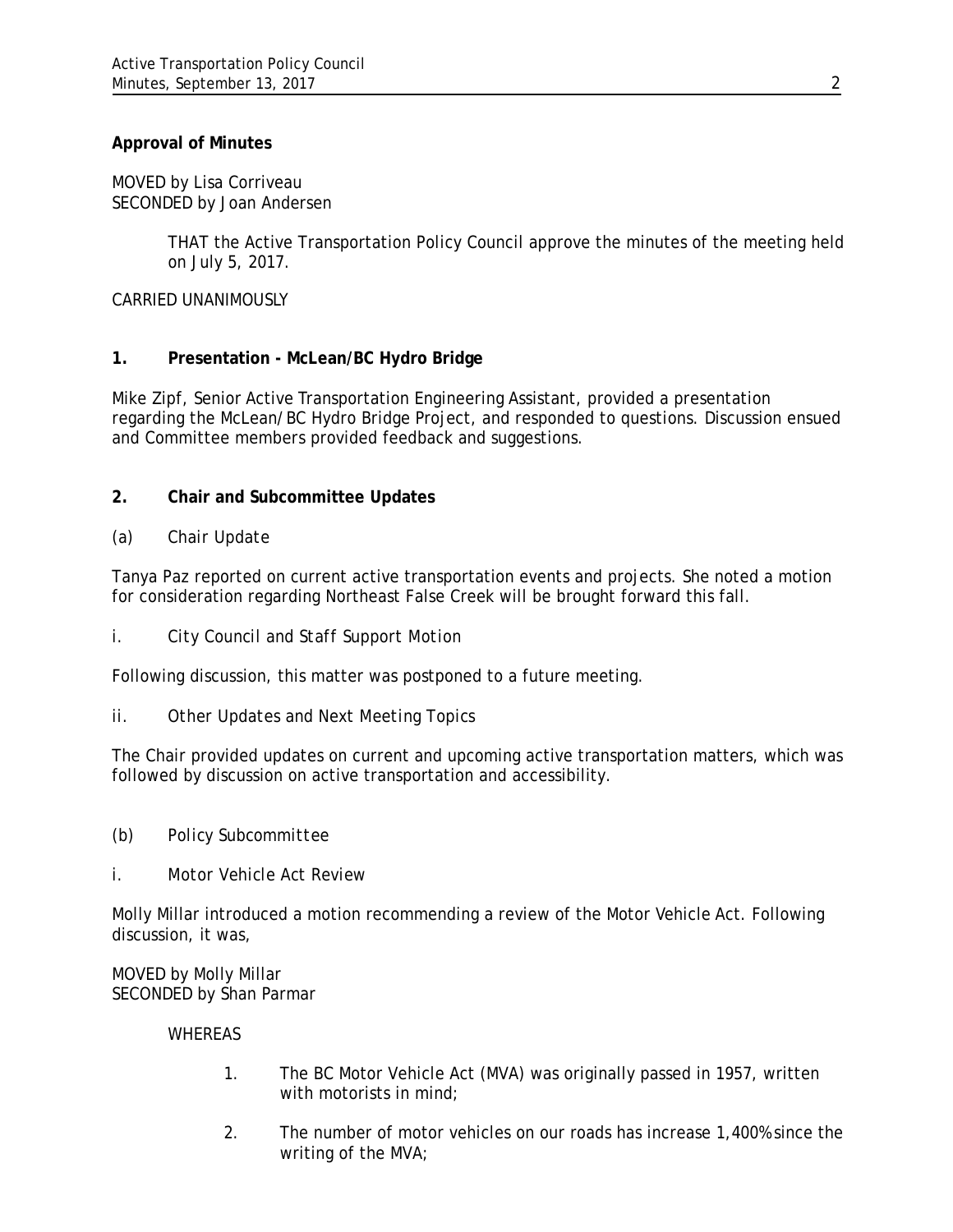- 3. Cycling has increased 300% since the writing of the MVA;
- 4. The overarching issue of the MVA law reform is not about pitting one group of road users versus another group of road users, but is about protecting all British Columbians in the moment that they are vulnerable road users, whether on foot, bicycle or mobility device;
- 5. Pedestrian and cycling fatalities have not improved much over the past ten years in BC, signaling room for improvement; and
- 6. Pedestrian and cycling fatalities are significantly higher in BC as compared to Germany, Sweden and the Netherlands, signaling room for improvement.

### THEREFORE BE IT RESOLVED

THAT the Active Transportation Policy Council recommends City Council support a review and modernization of the Motor Vehicle Act by the Provincial Government, specifically giving municipalities the ability to reduce speed limits.

FURTHER THAT the aims of the reform include clarifying the rights and duties of road users to improve understanding and reduce conflict; acknowledging fundamental differences between road user groups' capabilities; aligning the law with best practices for safer road use; reducing the likelihood of a collision involving a vulnerable road user; and prioritizing the enforcement of laws that target activities most likely to result in collisions, injuries and fatalities.

### CARRIED UNANIMOUSLY

*ii. Other Updates and Next Meeting Topics*

Updates and next meeting topics were discussed.

- *(c) Projects Subcommittee*
- *i. Configuring SkyTrain Cars to Encourage Active Transportation Letter to TransLink*

Benjamin Bolliger introduced a motion recommending improvements to SkyTrain Cars to encourage active transportation. Following discussion, it was,

MOVED by Benjamin Bolliger SECONDED by Benjamin Wells

#### WHEREAS

- 1. The City of Vancouver and TransLink are actively increasing capacity and expanding the light rail network in the Lower Mainland;
- 2. TransLink has signed an agreement with Bombardier to acquire 28 increased capacity SkyTrain cars for the Expo and Millennium Lines, entering service between 2018 and 2019;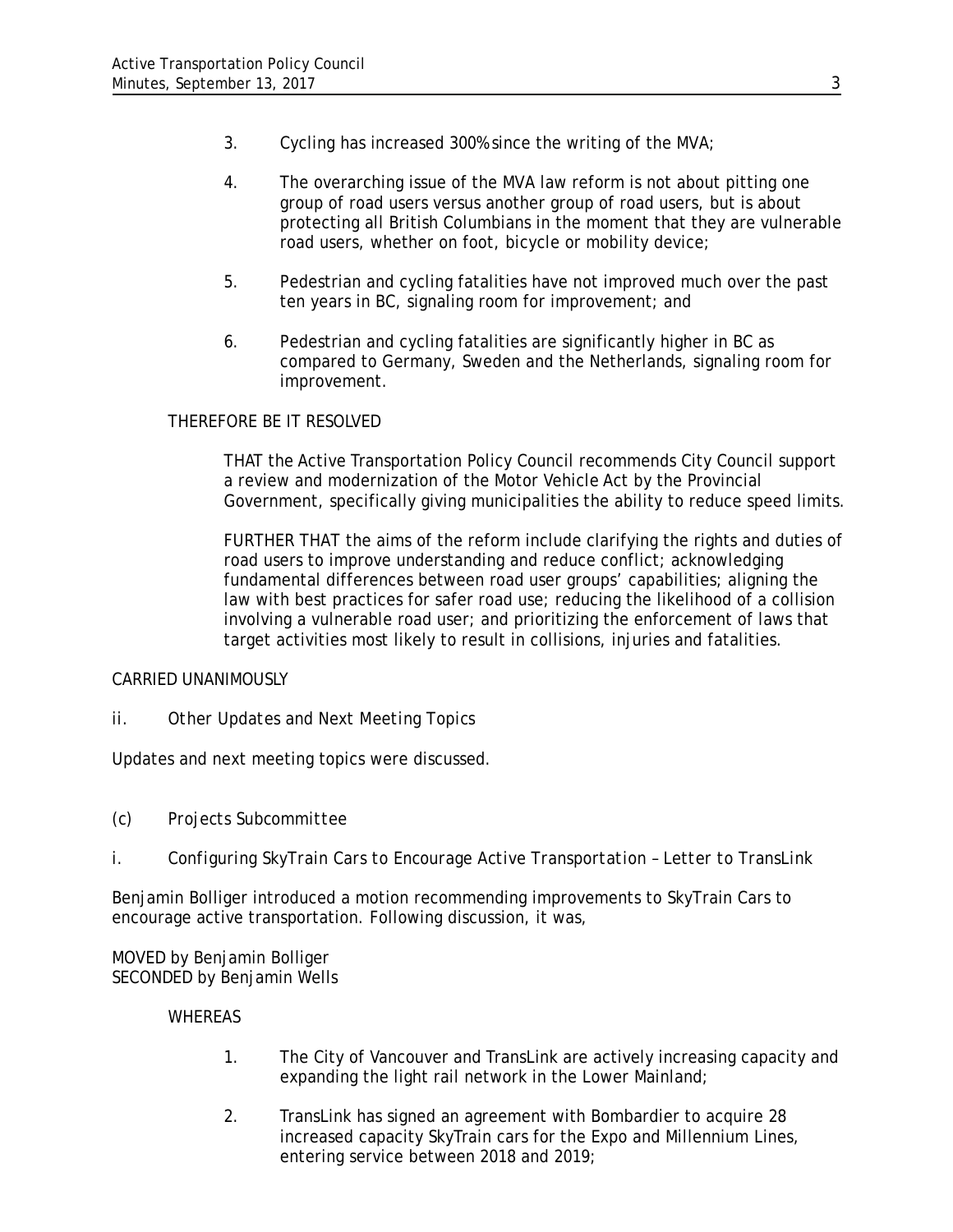- 3. Providing seamless connectivity for all modes of active transportation to transit improves the overall appeal of using transit and supports TransLink's long-term transportation strategy set out in Transport 2040;
- 4. Transport 2040 sets a clear goal that most trips in Metro Vancouver will be made by transit, walking or cycling; and
- 5. Other municipalities, such as San Francisco, have invested considerably in meaningful consultation with disabilities advocates and active transportation users to ensure new purchases of light rail cars can safely accommodate a variety of user types and needs.

### THEREFORE BE IN RESOLVED THAT

- 1. The Active Transportation Policy Council recommends that TransLink review and implement best practices system-wide for SkyTrain cars that accommodate active transportation users;
- 2. In addition to consulting with the Access Transit Users' Advisory Committee (UAC) and TransLink, the Active Transportation Policy Council recommends consulting with members of the various civic advisory groups, including the Active Transportation Policy Council, on how to best configure the new SkyTrain cars to accommodate a variety of user types and needs;
- 3. The Active Transportation Policy Council recommends that the new SkyTrain cars are configured to safely accommodate wheelchair users, those traveling with mobility aids, strollers, luggage and bikes, at all times of the day;
- 4. The Active Transportation Policy Council recommends that every car be configured with dedicated space able to accommodate more than one wheelchair user, and bike racks to avoid conflicts and improve safety; and
- 5. As the new high capacity SkyTrain cars enter service, the Active Transportation Policy Council recommends that TransLink end the practice of restricting bikes on trains during peak times.

#### amended

MOVED by Joan Andersen SECONDED by Lisa Slakov

THAT the following be added as the  $6<sup>th</sup>$  recommendation:

6. As stations are renovated or added, that safe and easy access and egress to SkyTrains be provided for wheelchair users and those travelling with mobility aids, strollers, luggage and bikes, at all times of the day.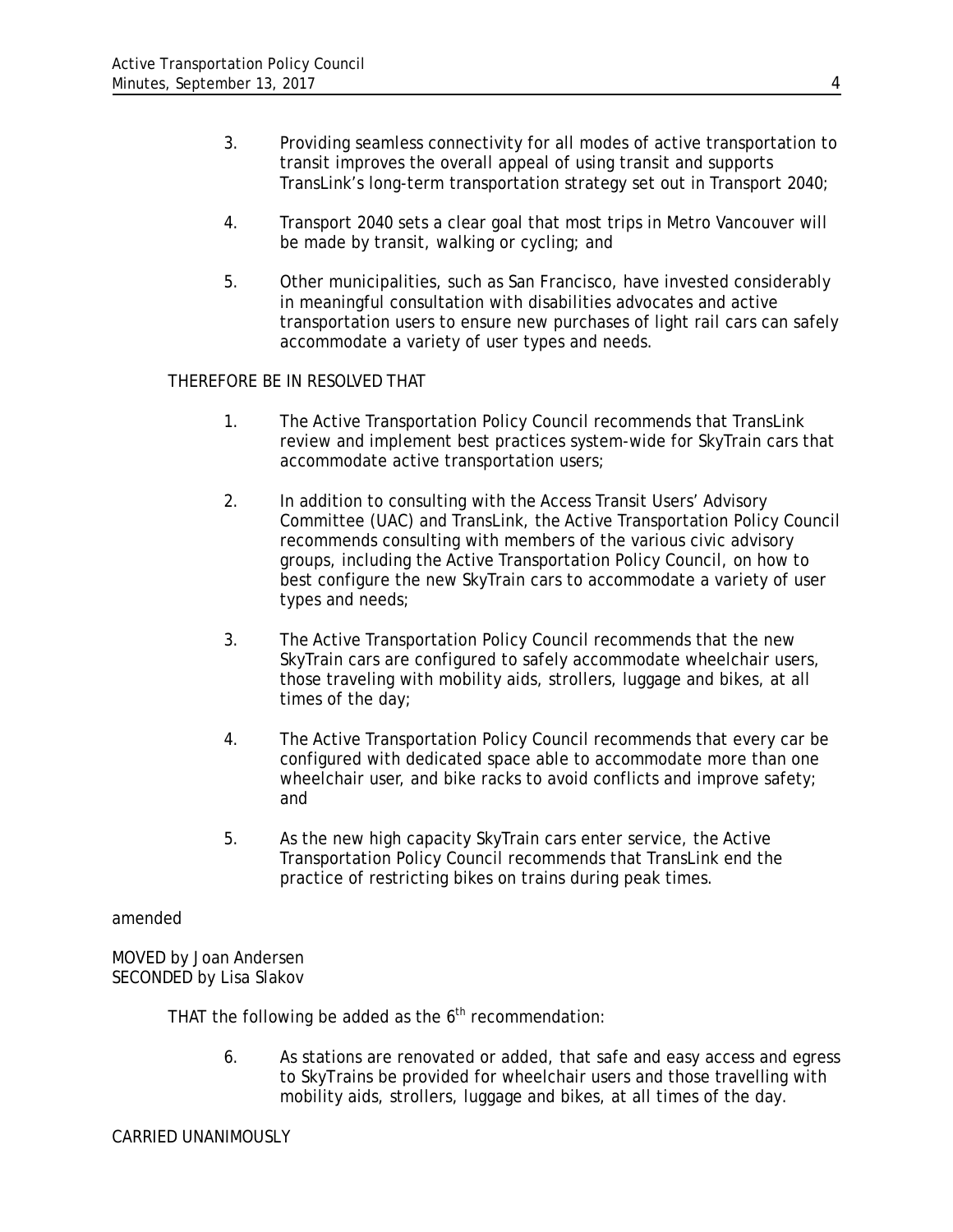The amendment having carried, the motion as amended was put and CARRIED UNANIMOUSLY.

## **FINAL MOTION AS ADOPTED**

### WHEREAS

- 1. The City of Vancouver and TransLink are actively increasing capacity and expanding the light rail network in the Lower Mainland;
- 2. TransLink has signed an agreement with Bombardier to acquire 28 increased capacity SkyTrain cars for the Expo and Millennium Lines, entering service between 2018 and 2019;
- 3. Providing seamless connectivity for all modes of active transportation to transit improves the overall appeal of using transit and supports TransLinks' long-term transportation strategy set out in Transport 2040;
- 4. Transport 2040 sets a clear goal that most trips in Metro Vancouver will be made by transit, walking or cycling; and
- 5. Other municipalities, such as San Francisco, have invested considerably in meaningful consultation with disabilities advocates and active transportation users to ensure new purchases of light rail cars can safely accommodate a variety of user types and needs.

### THEREFORE BE IN RESOLVED THAT

- 1. The Active Transportation Policy Council recommends that TransLink review and implement best practices system-wide for SkyTrain cars that accommodate active transportation users;
- 2. In addition to consulting with the Access Transit Users' Advisory Committee (UAC) and TransLink, the Active Transportation Policy Council recommends consulting with members of the various civic advisory groups, including the Active Transportation Policy Council, on how to best configure the new SkyTrain cars to accommodate a variety of user types and needs;
- 3. The Active Transportation Policy Council recommends that the new SkyTrain cars are configured to safely accommodate wheelchair users, those traveling with mobility aids, strollers, luggage and bikes, at all times of the day;
- 4. The Active Transportation Policy Council recommends that every car be configured with dedicated space able to accommodate more than one wheelchair user, and bike racks to avoid conflicts and improve safety;
- 5. As the new high capacity SkyTrain cars enter service, the Active Transportation Policy Council recommends that TransLink end the practice of restricting bikes on trains during peak times; and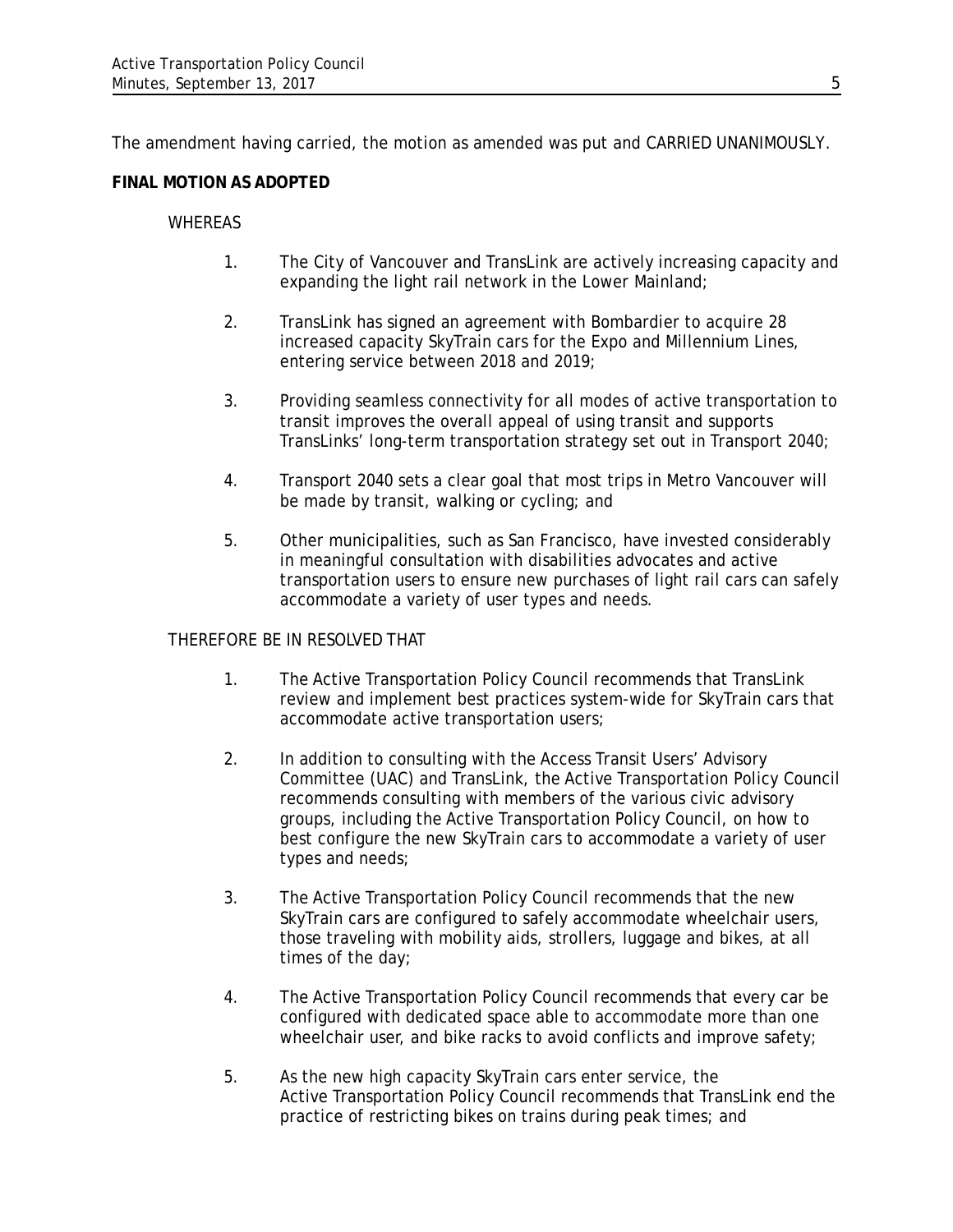6. As stations are renovated or added, that safe and easy access and egress to SkyTrains be provided for wheelchair users and those travelling with mobility aids, strollers, luggage and bikes, at all times of the day.

# *ii. Other Updates and Next Meeting Topics*

Updates and next meeting topics were discussed.

# **3. Council Liaison Update**

None.

# **4. Park Board Liaison Update**

None.

## **5. Staff Liaison Update**

Paul Storer, Staff Liaison provided updates on current and upcoming active transportation matters.

## **6. New Business**

## **(a) Seaside Greenway – Letter to Vancouver Park Board**

Lisa Slakov reviewed a motion regarding Seaside Greenway. Following discussion, it was,

MOVED by Lisa Slakov SECONDED by Paul Dragan

### **WHEREAS**

- 1. The Active Transportation Policy Council understands that the Vancouver Park Board is currently considering improvements to the Seaside Greenway path between the Burrard Bridge and Balsam Street, in terms of much needed safety and comfort upgrades required in that area.
- 2. The Active Transportation Policy Council has already adopted motions requesting action in this area, in April 2014 and June 2016.
- 3. The Active Transportation Policy Council considers improvements to the Seaside Greenway to be a priority Park Board issue.

## THEREFORE BE IT RESOLVED

THAT the Active Transportation Policy Council urges the Park Board to present proposed designs to the Committee for feedback, and to make the necessary improvements as soon as possible, so that the Seaside Greenway path between Burrard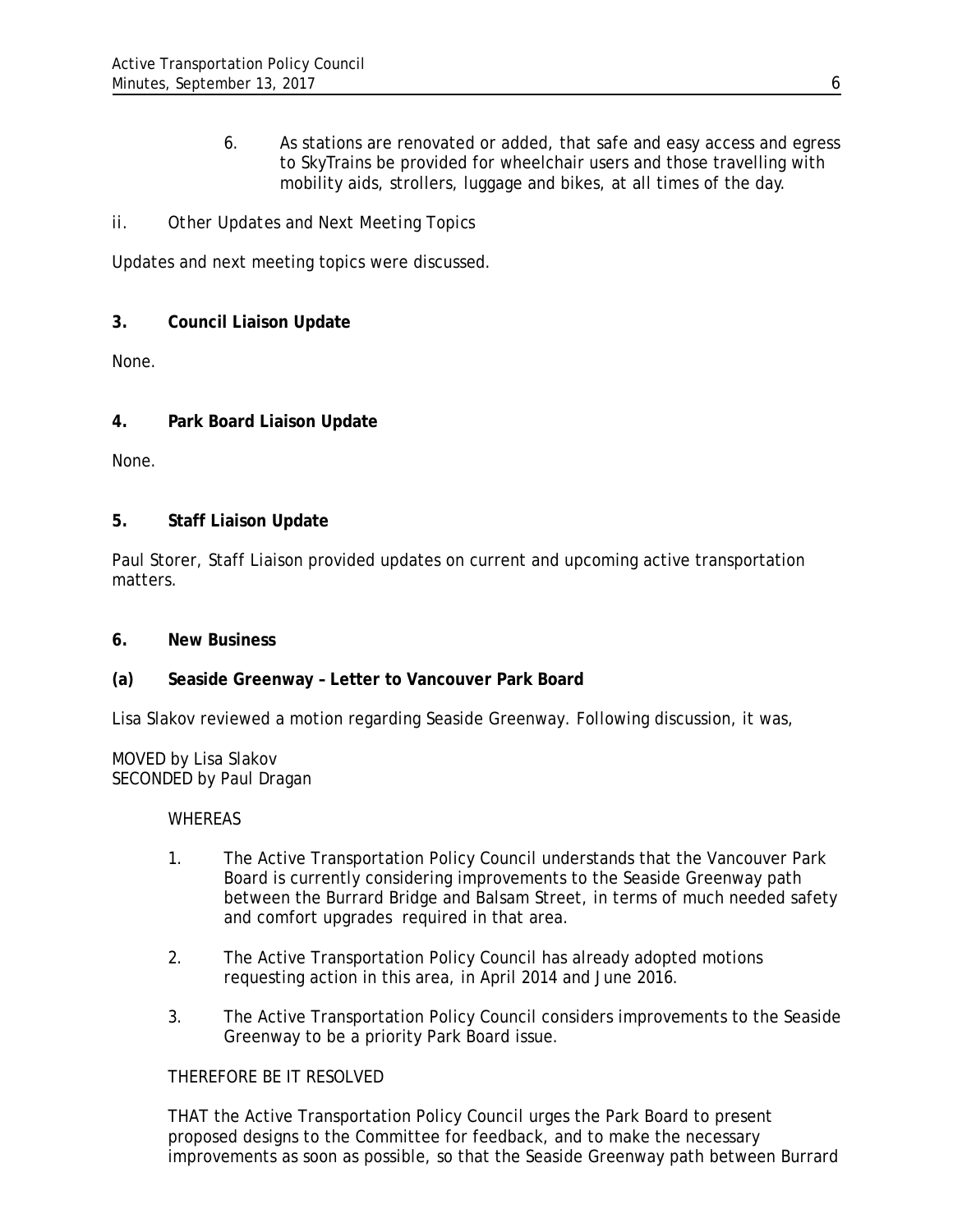Bridge and Balsam Street will be safe and comfortable for people using active transportation.

FURTHER THAT the Active Transportation Policy Council recommends the Seaside Greenway improvements between Burrard Bridge and Balsam Street be completed before the start of 2018 busy active transportation season.

#### CARRIED UNANIMOUSLY

#### **7. Improving Access to Low Income Residents to the Mobi Bike Share Program – Letter to Vancouver Park Board**

Benjamin Bolliger introduced a motion recommending reduced rates for the Mobi Bike Share Program, for low income residents.

MOVED by Benjamin Bolliger SECONDED by Lisa Corriveau

#### **WHEREAS**

- 1. Active transportation should be encouraged as participation is tied to improved health, a sustainable environment and connection to community;
- 2. Achieving the goals as established in the Greenest City plan are contingent on increasing the mode share of Active Transportation in Vancouver;
- 3. Mobi is the official City of Vancouver bike share program, providing residents with increased transportation choice;
- 4. The City of Vancouver and Vancouver Park Board have established the Leisure Access Program (LAP) to provide low-income Vancouver residents with access to basic recreation programs and services at Park Board facilities at a reduced cost;
- 5. There are currently corporate Mobi memberships but no low income passes for Vancouver residents;
- 6. Low-income Vancouver residents have the least access to transportation choices.

#### THEREFORE BE IT RESOLVED THAT

1. The Active Transportation Policy Council recommends that the City of Vancouver evaluate and pursue ways of making active transportation more accessible to low-income Vancouver residents; and